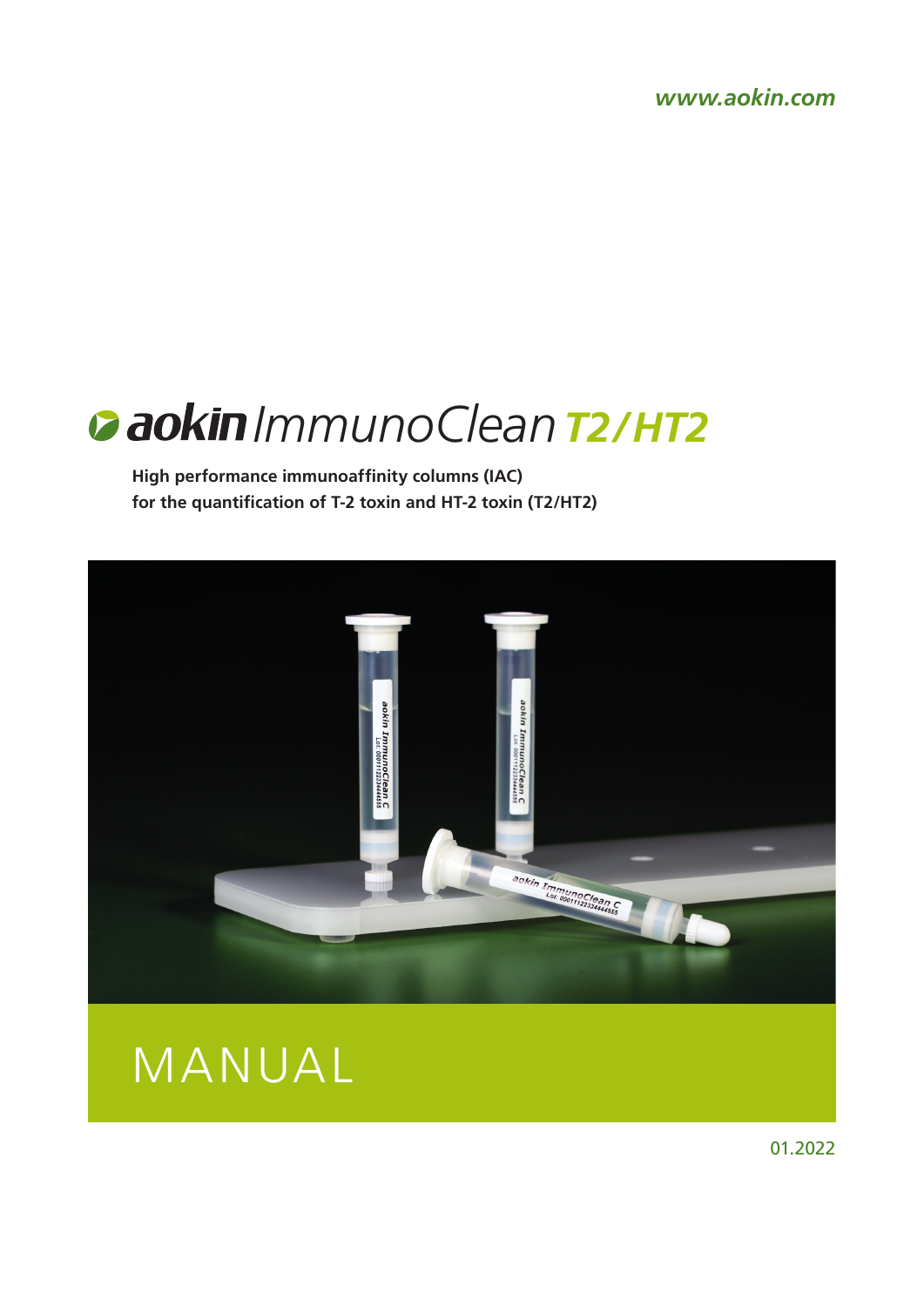

**High performance immunoaffinity columns (IAC) for the quantification of T-2 toxin and HT-2 toxin (T2/HT2)**





*T-2 Toxin HT-2 Toxin*

# Instructions for use

# **1.1 General information**

The methods listed in this manual are intended for customers with HPLC systems. The *aokinImmunoCleanT2/HT2* columns can be used with AOAC Official Methods.

*aokinImmunoClean* columns have been tested and optimized for quantitative measurement of T-2 toxin and HT-2 toxin (T2/HT2) in wheat and other grains.

They may also be used for testing in cereal products and animal feed. For all questions relating to the optimal use of our columns, please contact our experienced technical staff who will be glad to assist you (info@aokin.com).

*aokinImmunoCleanT2/HT2* columns are used for quantification of T-2 toxin and HT-2 toxin (T2/HT2) in food and feed.

To measure T-2 toxin and HT-2 toxin (T2/HT2) levels, samples are prepared by mixing with an extraction solution, followed by blending, diluting and filtering. The extract is then applied to the *aokinImmunoCleanT2/HT2* column. The columns contain specific antibodies. The mycotoxin binds to the antibody on the column. The column is then washed to remove impurities of the sample. By passing methanol through the column, the antibody gets denatured and toxin is released. The sample can then be injected into an HPLC system.

# **1.2 T-2 and HT-2**

T-2 and HT-2 are mycotoxins. They naturally occur in molds by *fusarium sp. fungus*. It is toxic to humans and animals. As a consequence, it is strongly recommended to monitor the content in grain and corn food and feed raw materials and products.

# **1.3 Limitations, shelf life and storage**

This product has been designed for use with the protocol and reagents described on the following pages. Do not use materials beyond the expiration date. Deviation from these instructions may not yield optimum results. Do not freeze columns or reagents. Do not keep them in the heat. Store at 2–8 °C. It is recommended that reagents should be at ambient temperature for usage, best at 18–22 °C.

IC-78-R5

*aokin* AG·Robert-Rössle-Str. 10·13125 Berlin·Germany Tel. +49 30 94 89 21 60·info@aokin.com·www.aokin.com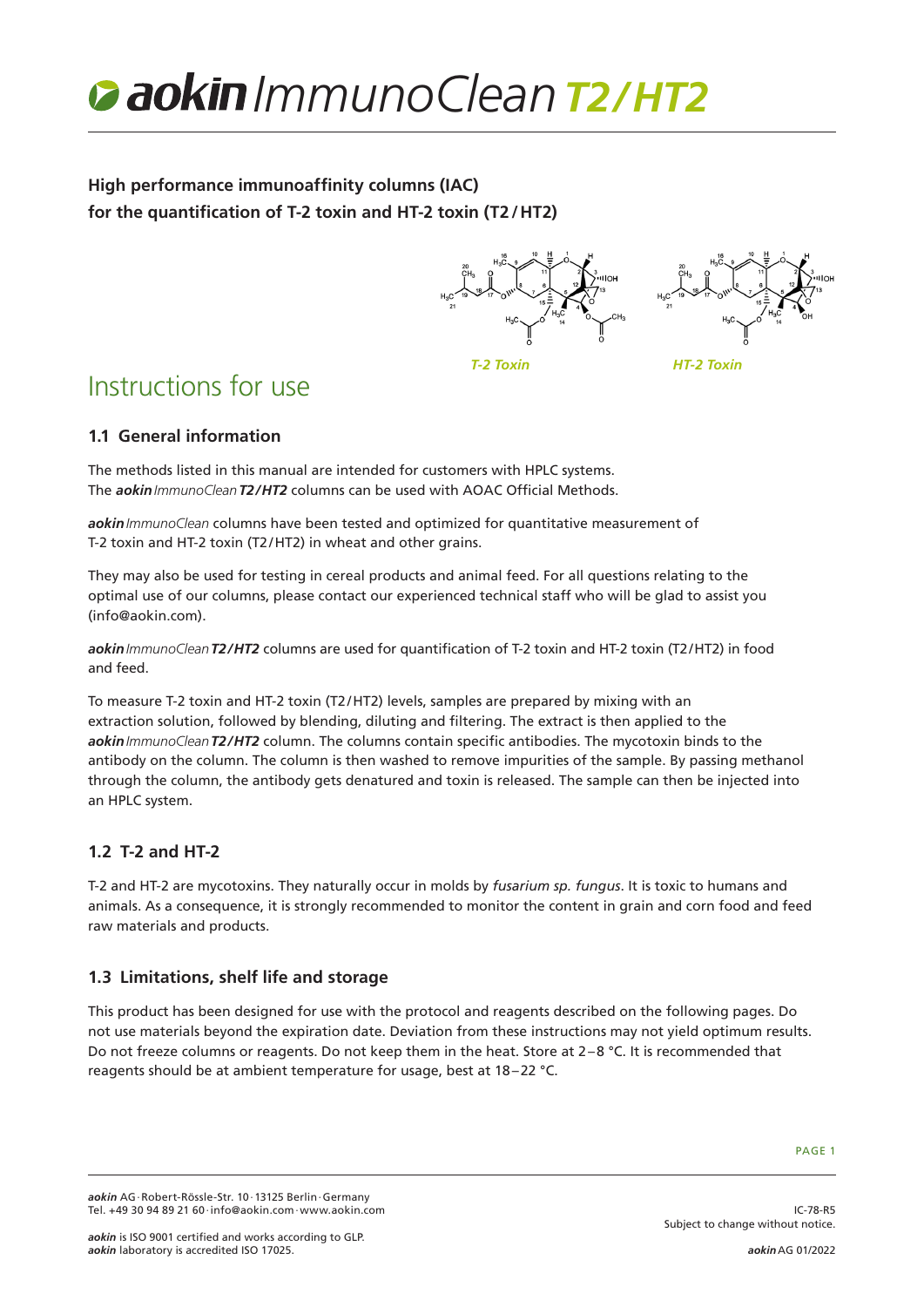

### **1.4 General recommendation**

- Perform test from beginning to end without interruptions.
- Load sample on column immediately.
- Mix the eluate in the cuvette very well before injecting eluate into HPLC.
- Avoid contact of any test reagents or solutions (such as acetonitrile, methanol or column eluate) with rubber or soft flexible plastic. These materials may leach fluorescence into the sample.
- Maintain a slow and steady flow rate through the *aokinImmunoCleanT2/HT2* column (1–2 drops/second) during sample loading.
- Elute the column with an incubation step of 3 minutes and at a rate of 1 drop for every 2–3 seconds.

# **1.5 Types of columns**

| Wide bore                               |  | Spin                                                   | तातात |
|-----------------------------------------|--|--------------------------------------------------------|-------|
| Order No. <b>IC-C-78-25</b>             |  | Order No. <b>IC-M-78-50</b>                            |       |
| 25 units / pack                         |  | 50 units / pack                                        |       |
| Elution volume:<br>$3 mL = 1 mL + 2 mL$ |  | Elution volume:<br>$500 \mu L = 200 \mu L + 300 \mu L$ |       |
| Recommended loading < 500 ng            |  | Recommended loading < 100 ng                           |       |

Use of adapters (adapter luer to column; Order no: LB-08-15-05) recommended for attaching a reservoir (luer syringe barrel) to the column.

# **1.6 Preparation**

# **1.6.1 Cleaning**

All equipment has to be clean and not contaminated with materials that might cause interference with the analysis. All equipment should be washed with a mild detergent solution and then rinsed thoroughly with purified water. This includes glass ware, adapters and syringe barrels used for sample reservoirs. In between assays it is sufficient to rinse with methanol and water. This helps to prevent cross-contamination of samples.

# **1.6.2 Preparation of reagents**

Prepare solutions every week or as needed.

#### **Extraction solvent: Methanol/PBS**

Use methanol HPLC grade only. Use 700 mL methanol and 300 mL PBS buffer, mix.

#### **Diluting buffer: PBS**

8.0 g NaCl, 1.2 g Na<sub>2</sub>HPO<sub>4</sub>, 0.2 g KH<sub>2</sub>PO<sub>4</sub>, 0.2 g KCl, dissolve in approximately 990 mL purified water, adjust pH to 7.0 with concentrated HCl, bring to 1 liter with purified water.

PAGE 2

IC-78-R5

*aokin* AG·Robert-Rössle-Str. 10·13125 Berlin·Germany Tel. +49 30 94 89 21 60·info@aokin.com·www.aokin.com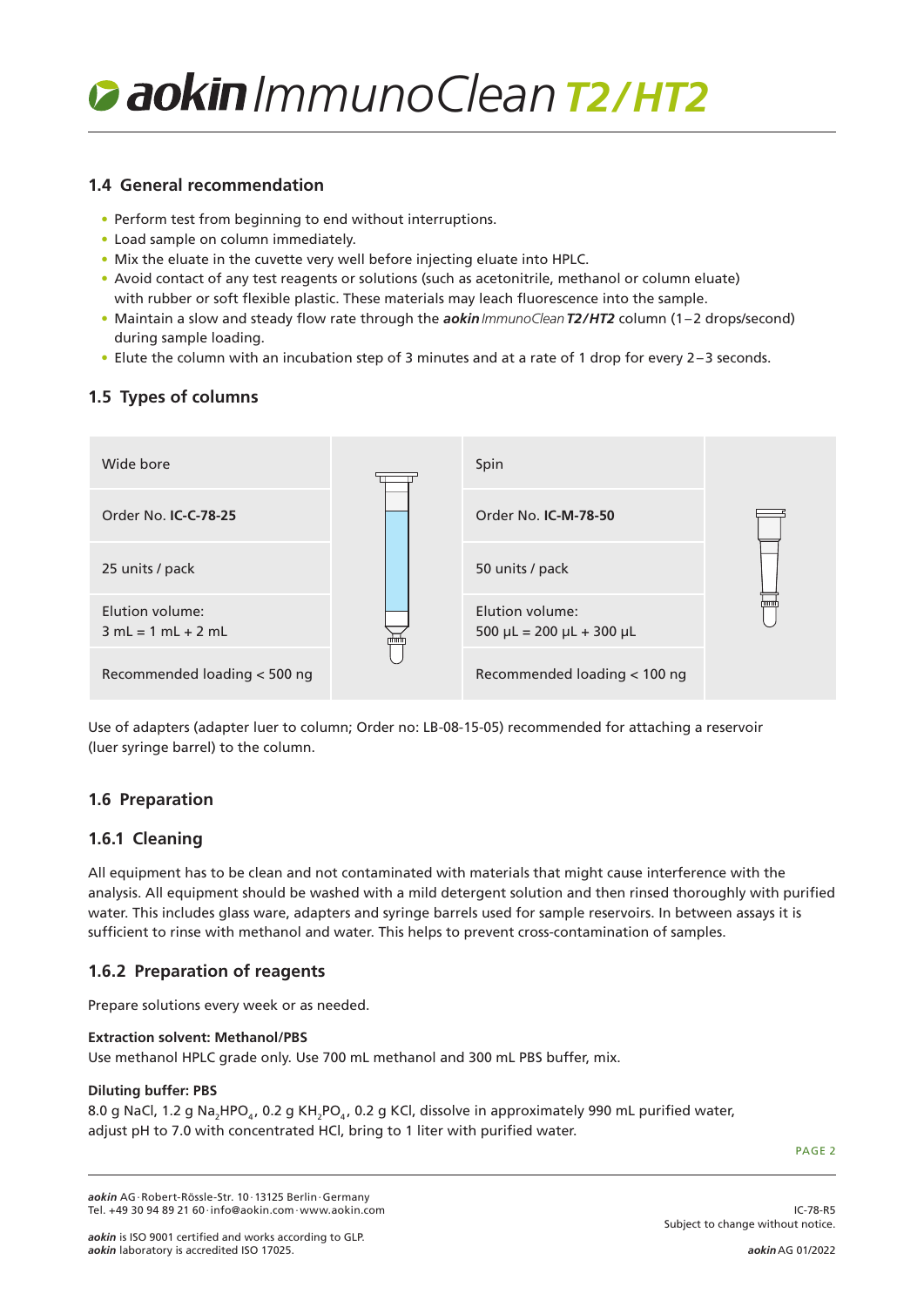

**Wash buffer: PBS/Methanol** Use 100 mL methanol and 900 mL PBS, mix.

**Methanol for elution** Use HPLC Grade methanol only.

#### **HPLC Mobile Phases**

*Acetonitrile/Water/Methanol (45:45:10 v/v)* HPLC Grade acetonitrile: 450 mL HPLC Grade methanol: 100 mL Purified water: 450 mL Total volume: 1000 mL

*Methanol/0.01 M Acedic acid (3:1 v/v)* HPLC Grade methanol: 750 mL 0.01 M acedic acid: 250 mL Total volume: 1000 mL

*Water/Methanol/Acetonitrile (40:30:30 v/v)* HPLC Grade acetonitrile: 300 mL HPLC Grade methanol: 300 mL Purified water: 400 mL Total volume: 1000 mL

#### **Solutions should be filtered and degassed before use.**

Prepare working solutions of T-2 toxin and HT-2 toxin (T2/HT2) (5 µg/mL): 100 µL of T-2 toxin and HT-2 toxin (T2/HT2) standards (50 µg/mL) 900 µl acetonitrile Total volume: 1 mL

Prepare T-2 toxin and HT-2 toxin (T2/HT2) spiked sample at 250 µg/kg Add 100 µL T-2 toxin and HT-2 toxin (T2/HT2) standards (50 µg/mL) sample to 20 g sample

PAGE 3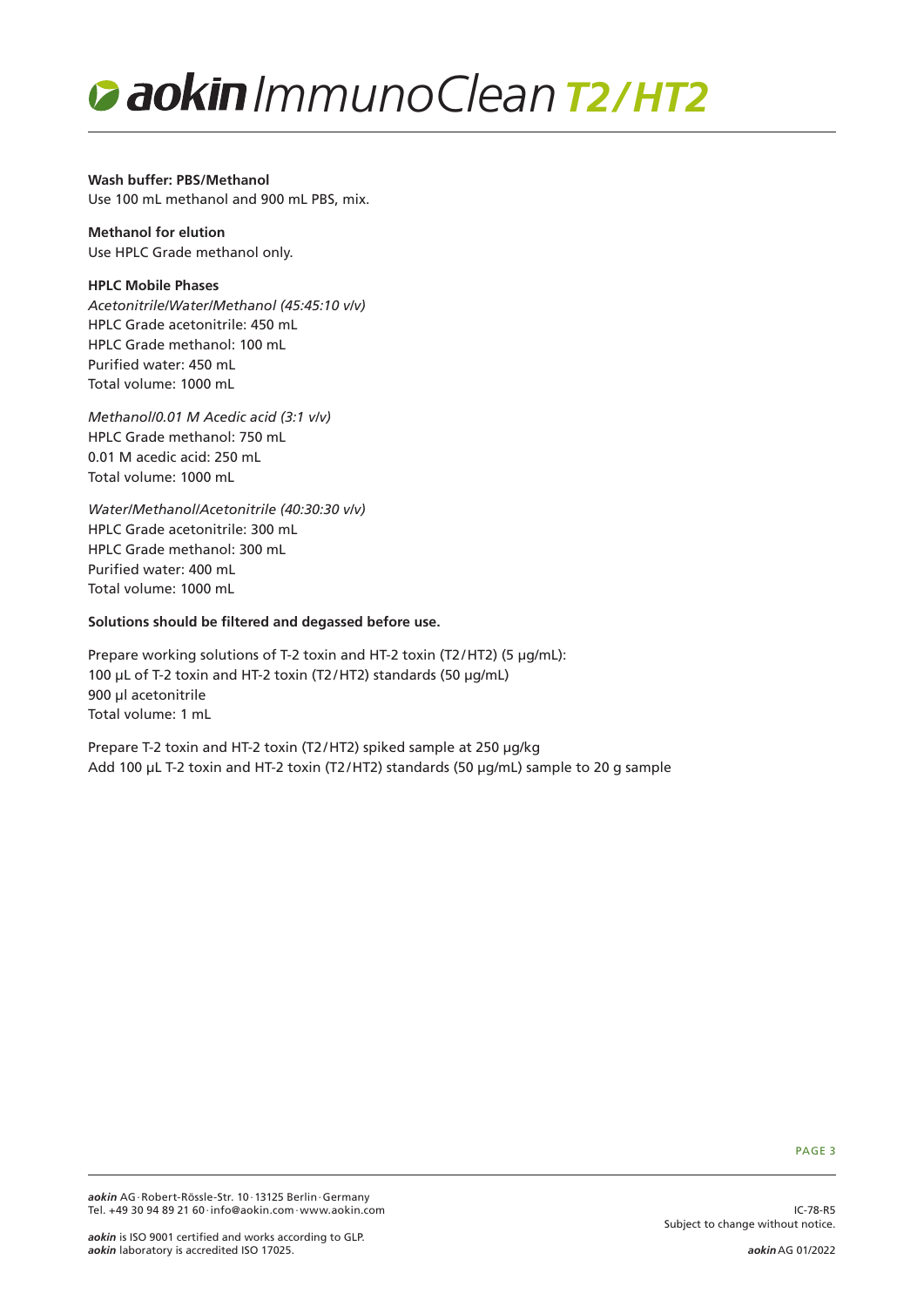# *ImmunoCleanT2/HT2*

# **1.7 Materials required for the sample preparation and the HPLC**

| aokin ImmunoClean C T2/HT2                                                           | (IC-C-78-25, 25 units/pack)         |
|--------------------------------------------------------------------------------------|-------------------------------------|
| aokin ImmunoClean M T2/HT2                                                           | (IC-M-78-50, 50 units/pack)         |
| aokin Filter Paper                                                                   | (LB-05-10-100, 100 units/pack)      |
| Glass fiber filters GF/F                                                             | (LB-04-13-GF/F-100, 100 units/pack) |
| Reaction tubes (2 mL, with lid)                                                      | (LB-05-05, 500 units/pack)          |
| Test tubes (15 mL, with lid)                                                         | (LB-05-01-100, 100 units/pack)      |
| Test tubes (50 mL, with lid)                                                         | (LB-05-02-250, 250 units/pack)      |
| Methanol, HPLC Grade                                                                 | $(LB-03-02-1000, 1 L)$              |
| Sodium chloride, pure                                                                |                                     |
| Acetonitrile, HPLC Grade                                                             |                                     |
| Distilled, reverse osmosis or deionized water                                        |                                     |
| Graduated cylinder stand (50 mL)                                                     | (LB-08-16, 1 unit)                  |
| Graduated cylinder stand (250 mL)                                                    | (LB-08-17, 1 unit)                  |
| <b>Cuvette Rack</b>                                                                  | $(LB-05-04)$                        |
| <b>Digital Scale</b>                                                                 | (LB-07-04, 1 unit)                  |
| Commercial blender, with metal or glass beaker<br>for use with acetonitrile mixtures | (EX-08, 1 unit)                     |
| Commercial blender, with plastic beaker (200 mL)<br>for use with methanol mixtures   | (EX-07-06, 1 unit)                  |
| Vacuum-pump (diaphragm pump)                                                         | (LB-04-10, 1 unit)                  |
| Trap for Vacuum-pump (vacuum bottle), 500 mL                                         | (LB-04-12, 1 unit)                  |
| Vacuum manifold                                                                      | (LB-04-09, 1 unit)                  |
| Filter funnel (for retainig paper filters)                                           | (LB-06-01, 1 unit)                  |
| Adjustable Micropipette, 1000 µL                                                     | (LB-04-05-1000, 1 unit)             |
| Micropipette tips for adjustable Micropipette, 1000 µL                               | (LB-04-08-1000L, 250 units/pack)    |
| aokin reference matrix material T2/HT2                                               | (RMM-78)                            |

# **1.8 Set up and equilibration of columns**

Allow column to be at ambient temperature. Remove bottom cap and place the column onto a vacuum manifold, or in a pump stand or collection tube. Open top cap and fill column with wash buffer. Connect adapter and a reservoir to the column. Use a flow rate of 1 mL/min and have 1–2 mL pass through the column. This step ensures an equilibration of the column. Close the valve again to stop the flow.

IC-78-R5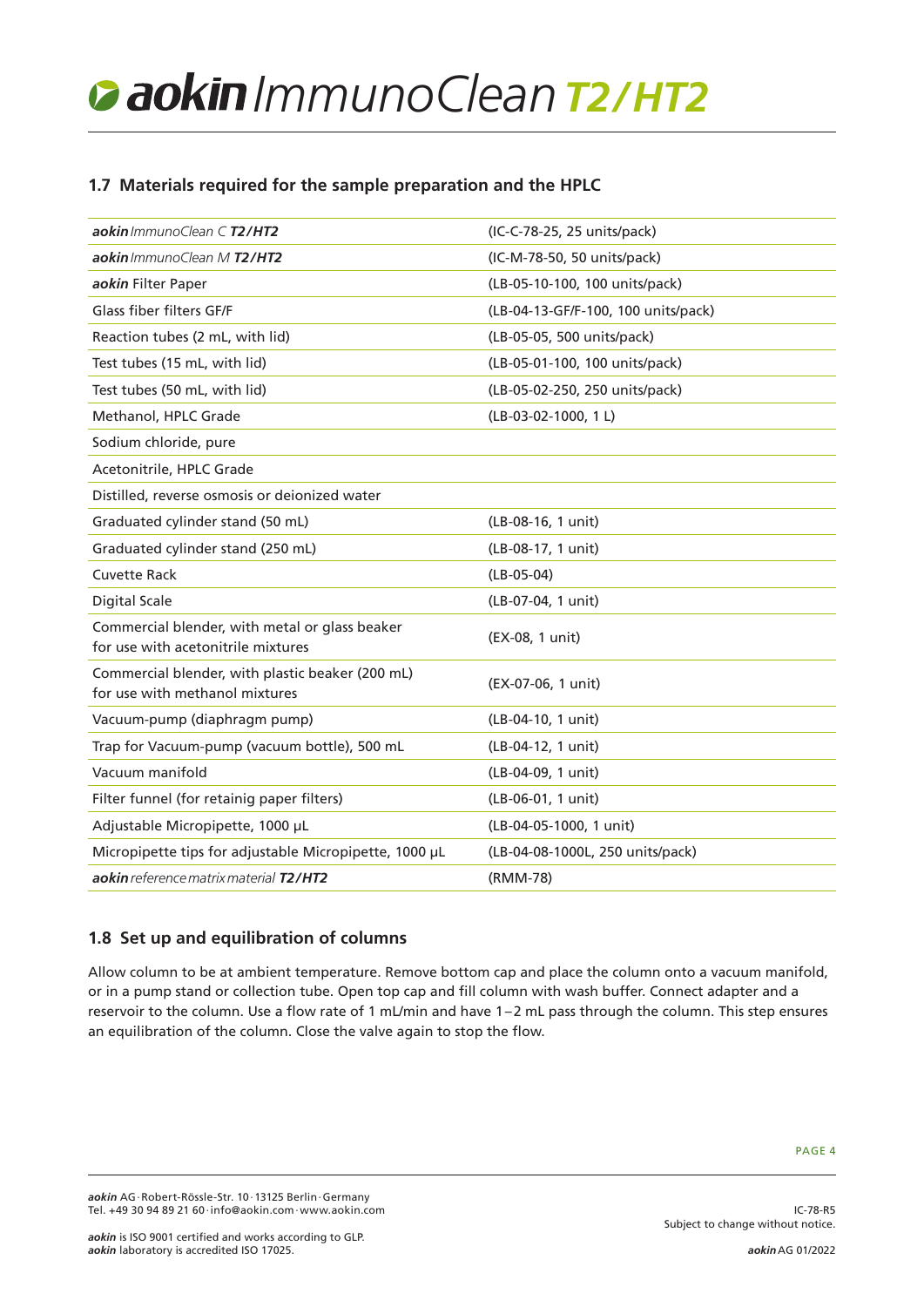*ImmunoCleanT2/HT2*

# **2 Points of critical importance for reproducibility and recovery**

### **2.1 Representative sampling**

A representative sample is essential for accurate and reliable results. Samples should be collected and ground before taking a subsample. Contamination of mycotoxin may differ significantly within a single batch and from kernel to kernel.

# **2.2 Sample preparation**

Different procedures require different reagents. Please make sure that your protocol consists of the following points:

- Adjust to neutral pH.
- Remove all precipitation by glassfiber filtration using a 1.7 µm mesh size.
- Equilibrate column to room temperature, best by rinsing with wash buffer.
- Load column with flow rate of 1 mL/min.
- Wash column with wash buffer.
- Dry column by vacuum or air pressure.
- Apply 1 mL methanol. Incubate for 3 minutes by stopping flow. Apply 2 mL methanol.
- Elute by vacuum or air pressure at 1 mL/minute or by back flushing with a syringe.
- Quantify the concentration by comparing the sample peak height or area to the standard.

*aokinImmunoCleanT2/HT2* columns have been optimized for quantitative measurement of T-2 toxin and HT-2 toxin (T2/HT2) in wheat and corn. Test methods vary in the amount of sample passed through the affinity column resulting in different limits of detection.

#### **General recommendation:**

- Perform test from beginning to end without interruptions.
- Load sample on column immediately after dilution.
- Avoid contact of any test reagents or solutions (such as acetonitrile, methanol or column eluate) with rubber or soft flexible plastic. These materials may leach chemicals into the sample.
- Maintain a slow and steady flow rate through the column during sample loading.
- Elute the column slowly, do an incubation step.

#### **Example Procedures**

#### **A1 Standard procedure**

#### **Sample extraction:**

- Place 50 g ground sample with 5 g salt (NaCl) into blender jar.
- Add to jar 100 mL Methanol/PBS (80:20 v/v) or alternatively Methanol/Water
- Cover jar and blend at high speed for at least 3.5 minutes.
- Remove cover and pour extract into fluted filter paper. Collect filtrate in a clean vessel.

#### **Dilution:**

- Transfer 5 mL filtered extract into another clean vessel.
- Dilute extract 1:7 v/v by adding 30 mL of PBS. Precipitation takes place.
- Check pH to be neutral, if required neutralize by adding small amounts of HCl or NaOH.
- Filter diluted extract through 1.7 µm glass microfibre filter into a clean vessel.

PAGE 5

*aokin* AG·Robert-Rössle-Str. 10·13125 Berlin·Germany Tel. +49 30 94 89 21 60·info@aokin.com·www.aokin.com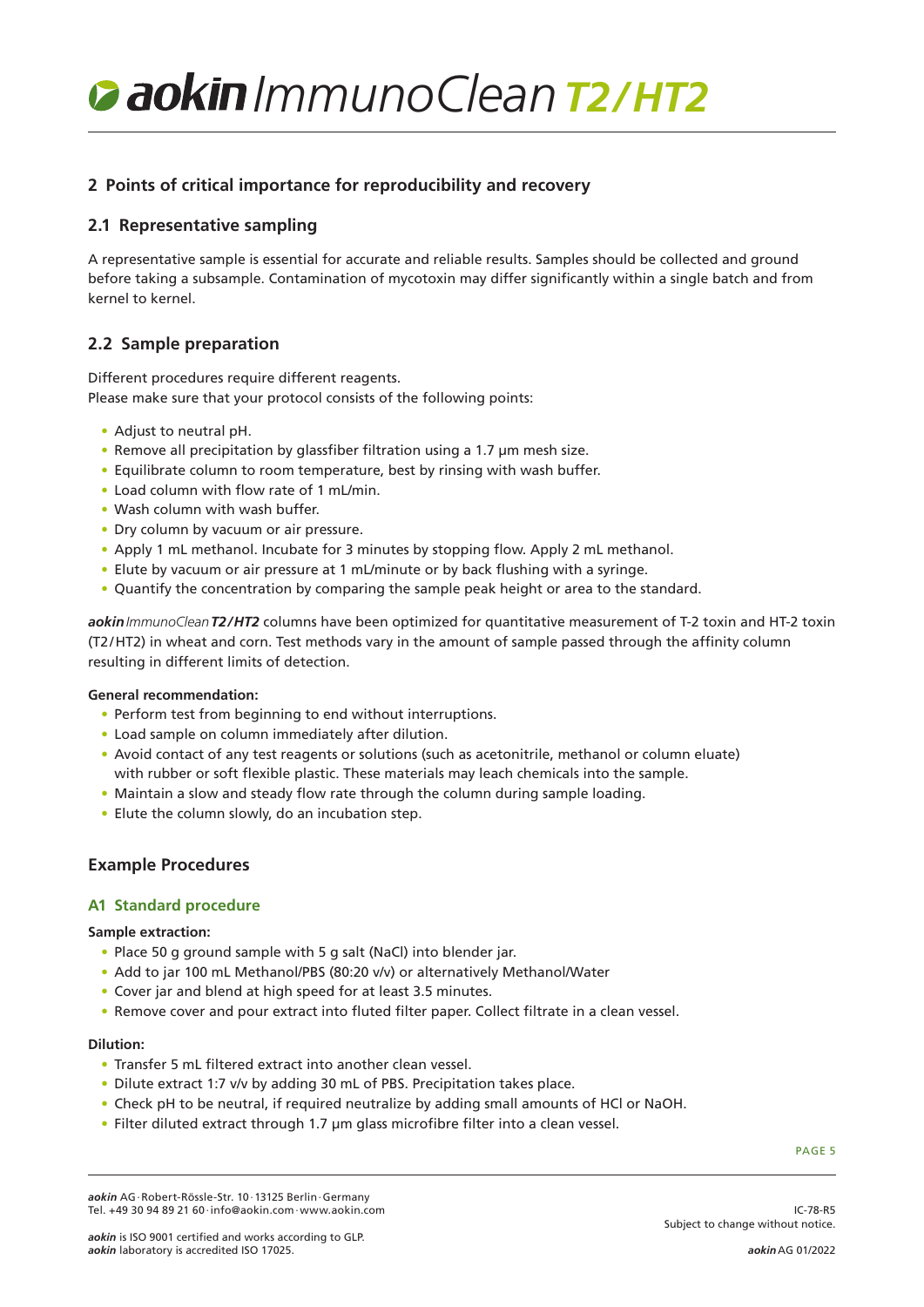# *ImmunoCleanT2/HT2*

#### **Setup column:**

- Connect *aokinICAdapter* and a 50 mL syringe barrel (best flow when bubble free).
- Place on vacuum manifold or pump stand.
- Flush with 2 mL wash buffer to ensure equilibration.

#### **Column chromatography:**

- Pass 15 mL filtered diluted extract completely through column at a rate of about 1 drops/second until air comes through column.
- Pass 15 mL of wash buffer through the column at a rate of about 2 drops/second.

#### **Dry column with air flow:**

- Place new collection tube under column.
- Add 1 mL methanol.
- Incubate for 3 minutes by stopping flow.
- Pass additional 2 mL methanol through *aokinImmunoClean* at a rate of 1 drop/second.
- Apply air flow to collect all liquid out of the column.
- Add destilled water to eluate.
- Inject 20 to 100 µl into HPLC.

#### **B Setup column**

- Connect *aokinICAdapter* and a 20 mL syringe barrel (best flow when bubble free).
- Place on vacuum manifold or pump stand.
- Flush with 2 mL wash buffer.

#### **C Recovery**

- Recovery of > 80% tested in PBS/Methanol (90:10 v/v)
- Exact results are found in the attached data sheet.
- Test the recovery of *aokinImmunoClean* columns with your protocol and HPLC technique, and use a correction factor as determined.

#### **D HPLC setup**

#### **Example:**

- Column: NovaPak C18, 4 µm, 3.0 × 150 mm (Waters #WAT086344) with NovaPak C18 guard column (Waters #WAT044380)
- Mobile phase: Methanol/Water (55:45, v/v) isocratic, degassed
- Flow rate: 1.0 mL/min
- Absorbance detector: Waters 2995,  $\lambda$  = 208 nm
- Injection volume: 100 µL
- Retention time: HT-2  $\sim$  5 min; T-2  $\sim$  9 min.
- Limit of Quantitation: 100 ng
- Assay Range: 100–1000 ng each of T-2 and HT-2
- Recovery:  $> 75$ % for HT-2 and  $> 85$ % for T-2.

#### **There are a number of equally suitable components that can be used for HPLC setup.**

IC-78-R5

Subject to change without notice.